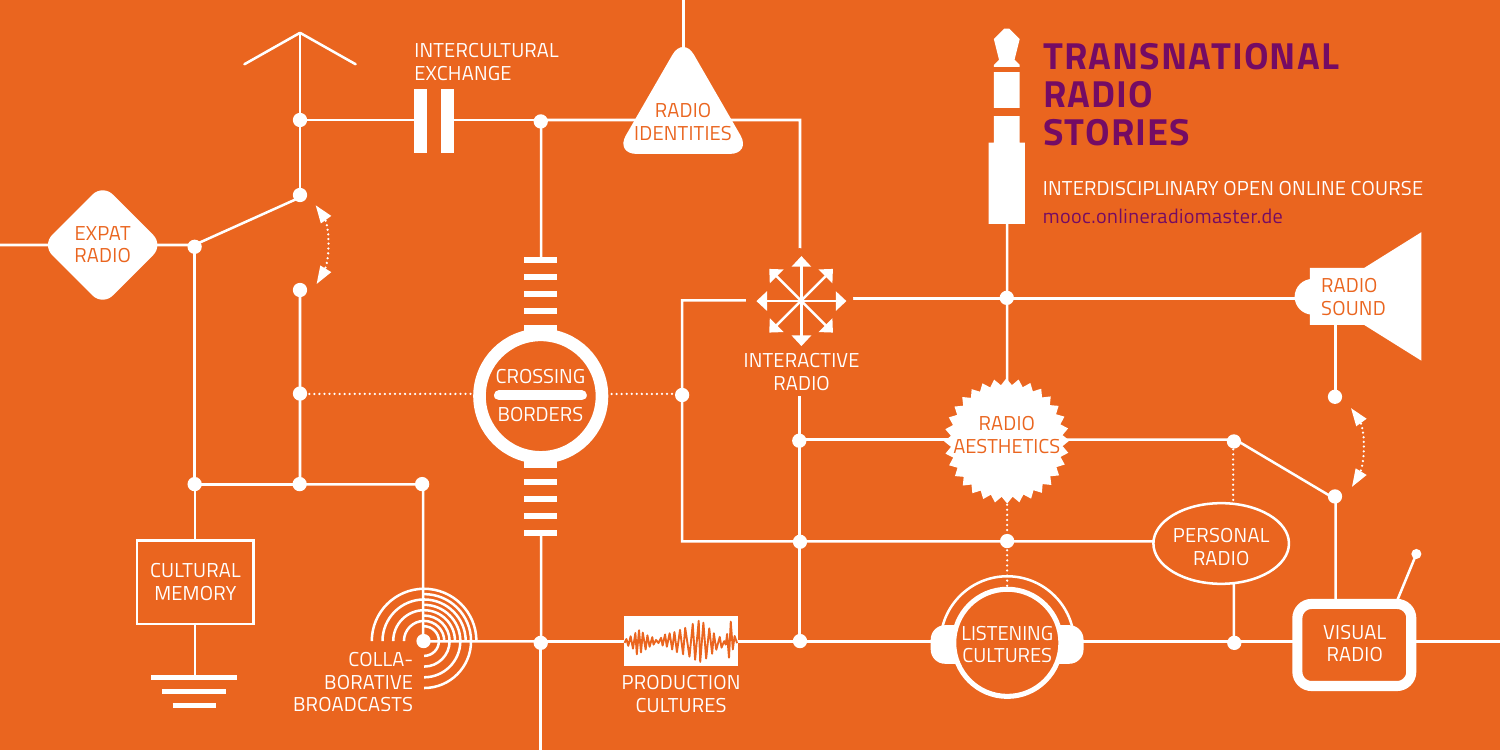## **INTERDISCIPLINARY OPEN ONLINE COURSE mooc.onlineradiomaster.de**

## **TRANSNATIONAL RADIO STORIES**

is an open online course for people who are interested in understanding the various ways radio tells stories and shapes identities of individuals and societies alike. Join us to explore radio's transnational entanglements, its expressions of individual and territorial identity, its methods of storytelling, and its auditory cultures.

1

"WEEK"

TRANS NATIONAL 2

How does radio shape identities, how does it foster cultural exchange? We explore representations and mediations of national and other identities.

# **? KEY QUESTIONS**

4

RADIO

![](_page_1_Picture_6.jpeg)

3

discuss identity concepts using interdisciplinary methods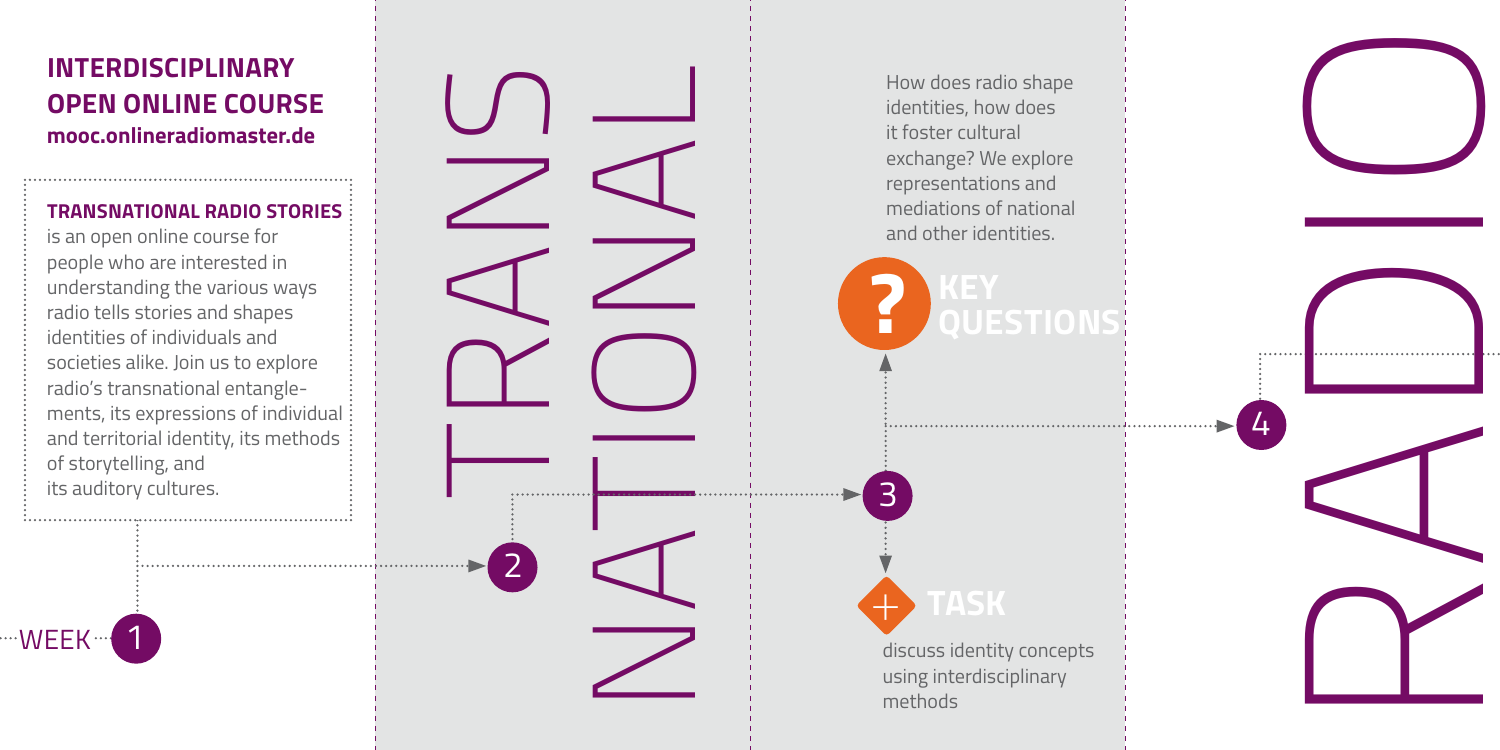![](_page_2_Picture_0.jpeg)

6

............

What is radio, actually? We delve into radio's aesthetics, sound and voice, have a look at radio archives and comparative research.

## ? **KEY UESTIONS**

STORIES IS there a "universal code"<br>
Is there a "universal code"<br>
for storytelling in radio?<br>
How does it differ between<br>
countries? Can we identify<br>
natration?<br>
TASK<br>
compare national cases of<br>
auditory cultures for storytelling in radio? How does it differ between countries? Can we identify national patterns of audio narration?

![](_page_2_Picture_4.jpeg)

7

compare national cases of

final assignment

+ **TASK**

....... *WEEK* .................

8

![](_page_2_Picture_7.jpeg)

You can get a certificate for completing all tasks and the final assignment (essay or media production). This **CERTIFICATION**<br>You can get a certificate for<br>completing all tasks and<br>the final assignment (essay<br>or media production). This<br>certificate includes five ECTS.